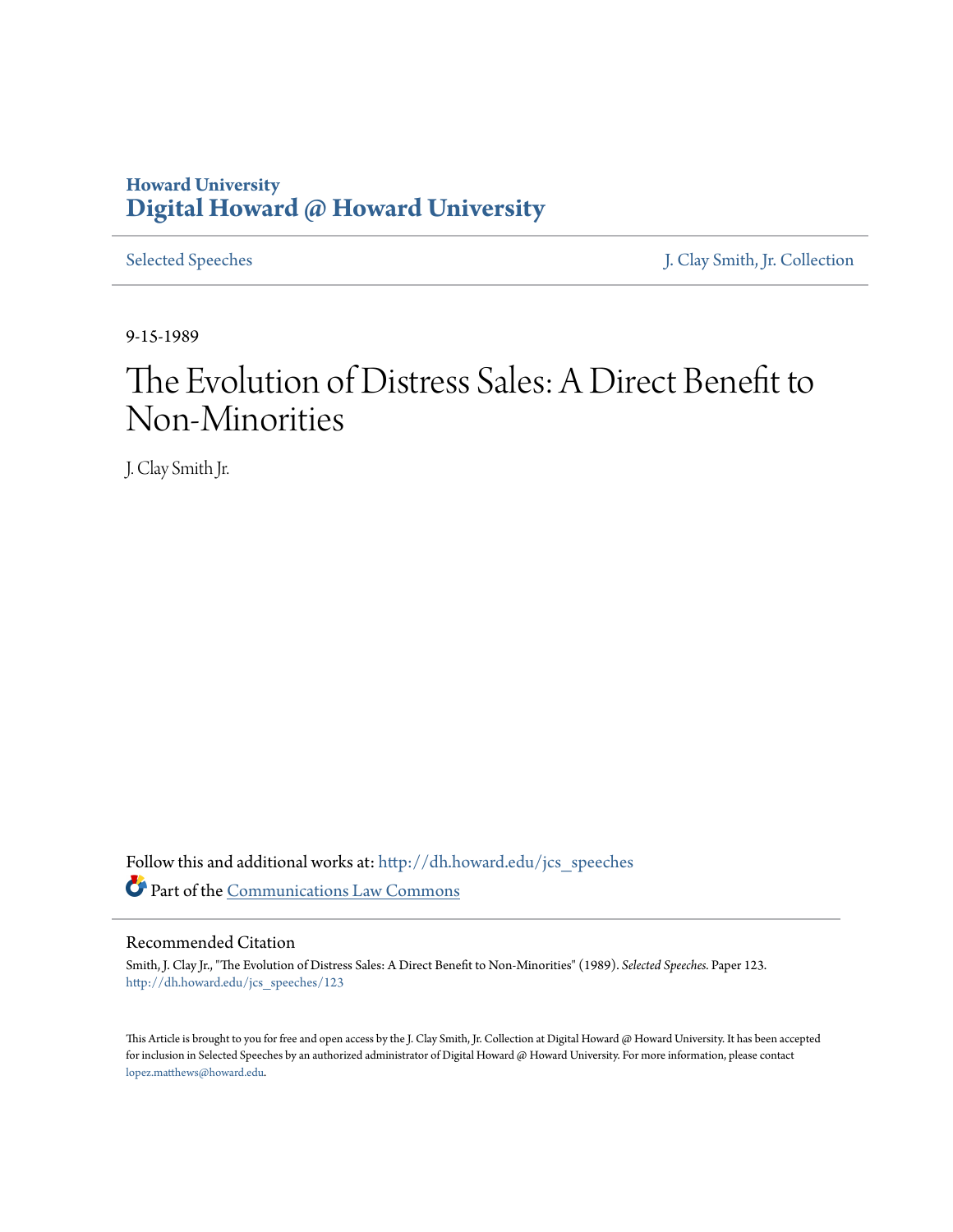#### HEARINGS BEFORE THE SENATE COMMERCE COMMITTEE SUBCOMMITTEE ON COMMUNICATIONS HELD SEPTBllBER *1S, 1989*

#### THE EVOLUTION OF DISTRESS SALES: A Direct Benefit to Non-Minorities

#### ORAL TESTIMONY OF

J. CLAY SMITH, JR.

### ON BEHALF OF NATIONAL BAR ASSOCIATION<sup>1</sup>/

#### INTRODUCTION

It is a pleasure to be here today before the Senate Subcommittee on Communications to discuss the state of minority ownership of broadcast facilities as relates to recent actions by the FCC and the court. A public discussion of this topic is quite timely in light of recent decisions by the D.C. Circuit of the u.s. Court of Appeals dealing directly with the validity of FCC's minority enhancement policies and its distress sale

I'

 $1/$  National Bar Association was founded in 1925, and is an organization comprised of Black lawyers across the United States. The National Bar Association has, for the last forty years, actively participated in the formation of the nation's telecommunications policy. J. Clay Smith, Jr., nation s cerecommunications poincy: O: Ciay Smith, Si:,<br>Esq. is currently a Professor of Law at Howard University<br>School of Law in Washington, D.C. In preparing his oral School of Law in Washington, D.C. In preparing his oral<br>testimony, Professor Smith was assisted by Erroll D. Brown, Esq., currently an associate at O'Malley, Miles and Harrell in Landover, Maryland, Cynthia Mabry, Esq., currently an associate at Crowell and Moring in Washington, D.C., and Lisa C. Wilson, Esq., currently an associate at Fisher, med of minesh, inquiredness in decoded of change, wayland, Cooper and Leader in Washington, D.C. All views expressed are those of the authors and of the National Bar Association, and do not express the views of the authors' respective employers.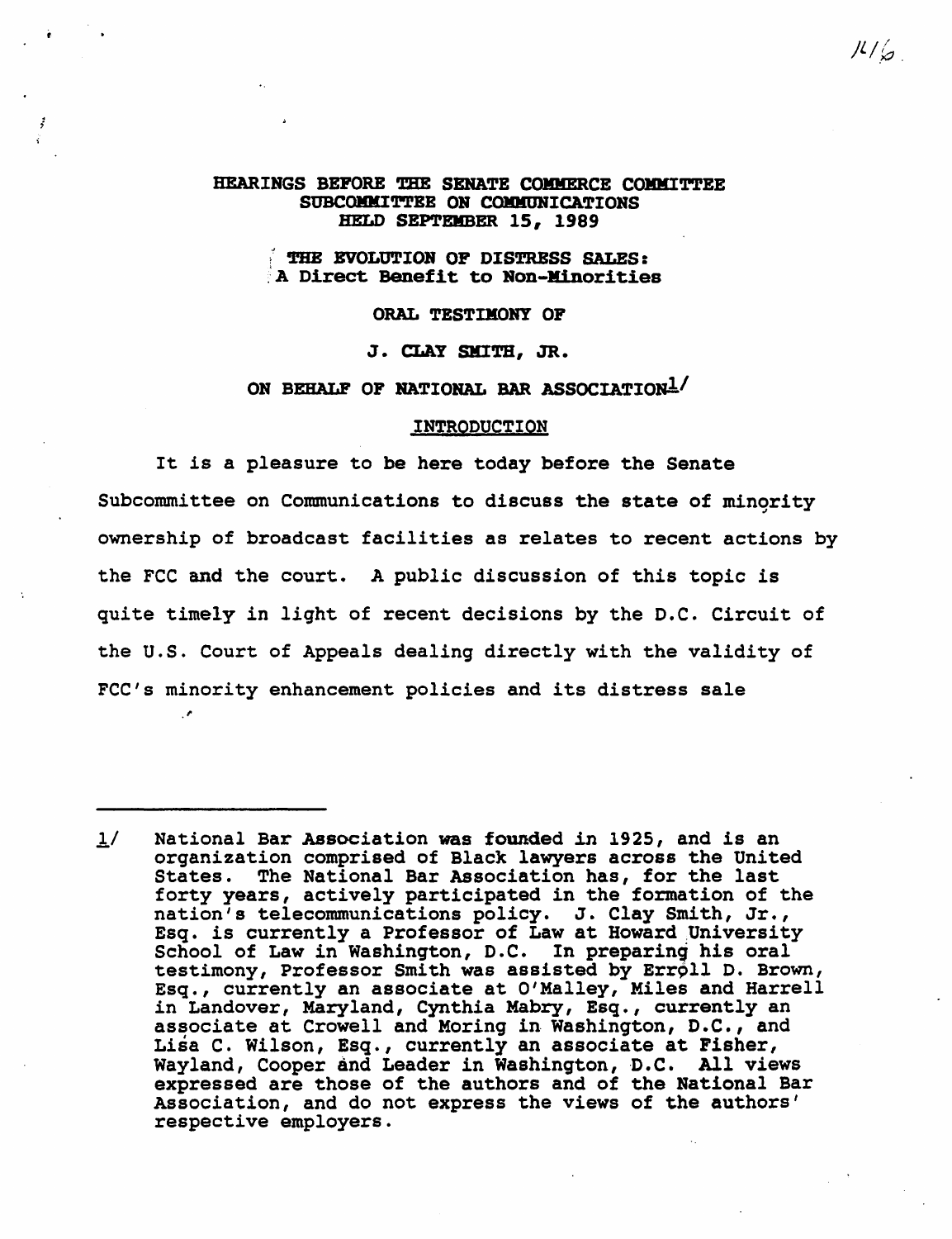policy.£/ Because of the D.C. Circuit's recent decision to invalidate the distress sale policy on equal protection grounds, these comments will focus specifically on this policy alone. $3/$ 

It is generally settled that an agency's decision not to prosecute or to exercise its administrative enforcement authority is a matter of agency discretion. The Supreme Court itself has recognized the "general unsuitability for judicial review of agency decisions to refuse enforcement." Heckler v. Chaney, 470 u.s. 821, 831 (1985). For example, the Commission is vested with the power to grant a broadcast license without a hearing if it is able to make the finding that to do so results in "the more efficient use of the broadcast spectrum." Absent specific guidelines to determine a precise definition on the "efficient use of the broadcast spectrum," the Commission is left to its own devices on how to pursue its public interest mandate.

In'May, 1978, the Commission issued a "Policy Statement on

II For a legal analysis of the Commission's minority and gender enhancement policies, see Wilson, "Minority and Gender Enhancements: A Necessary and Valid Means to Achieve Diversity in the Broadcast Marketplace," 40 Fed. Comm. L.J. 89 (1988).

 $-2 -$ 

<sup>2/</sup> See, Winter Park Communications, Inc. v. FCC, No. 88-1755 (D.C. Cir. April 21, 1989) (held, awarding qualitative enhancement credit to broadcast applicants that have minority ownership does not violate the equal protection clause of the Fifth Amendment); Shurberg Broadcasting of Hartford, Inc. v. FCC, No. 84-1600 (D.C. Cir. March 31, 1989) (held, distress sale policy violates Fifth Amendment because program not narrowly tailored to remedy past discrimination or to promote program diversity).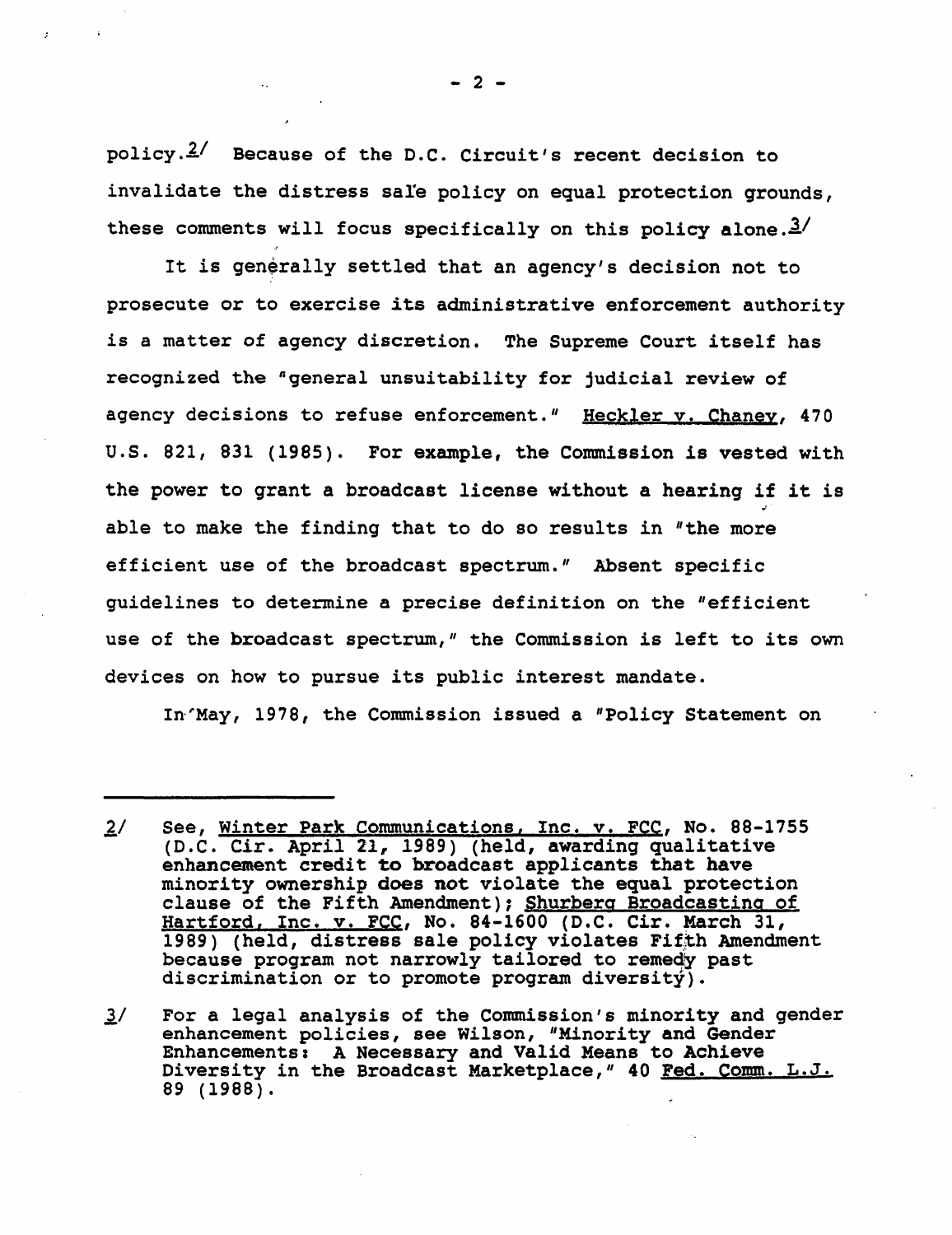Minority Ownership of Broadcast Facilities." $\frac{4}{1}$ . In issuing the Policy Statement, the Commission exercised its administrative enforcement discretion by introducing a measure whereby non minority licensees, who were either facing a revocation hearing or who have had issues designated against their renewal application significant enough to warrant a hearing, could opt to sell their stations rather than run the risk of engaging in the hearing where they could be stripped of their license altogether. This policy is referred to as the "distress sale policy."

The distress sale policy as adopted in 1978 was not unique .... because since at least 1966, the Commission had authorized the assignment of licenses in some instances where there were outstanding issues involving the qualifications of the licensee. Assignments such as these were and are now permitted in circumstances where the licensee is either bankrupt, or physically or mentally disabled. In other words, prior to the distress sale policy, the FCC entertained a "Petition for Special Relief" permitting a licensee in violation of its rules to sell its station without invoking the FCC's revocation procedures. In sum, in exceptional circumstances the Commission has exercised its enforcement powers to avoid revocation hearings by Petitions for Special Relief, or by its distress sale policy.

The distress sale policy of the FCC has recently come under scrutiny based on constitutional concerns that this policy

 $-3 -$ 

<sup>4/</sup> See, Policy Statement, 42 RR 2d 1689 (1978) ("Policy Statement") .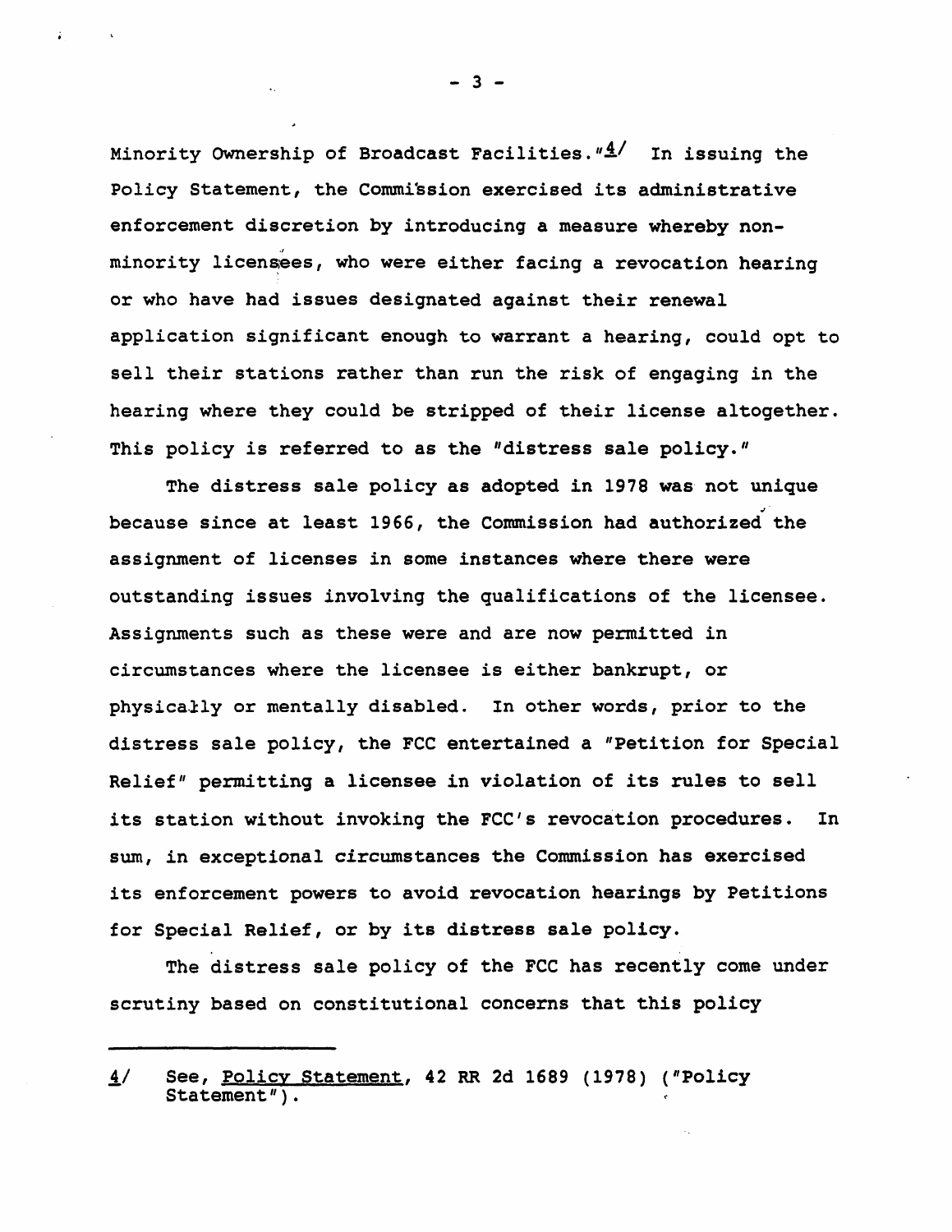discriminates against non-minorities. We think that such claims of discrimination are inconclusive. We further believe that the focus on distress sale cases should, indeed, must be on the benefit, if any $\zeta$  to the non-minority licensee prior to and after the implementation of the distress sale policy.

The distress sale policy grew out of a dual recognition by the FCC that it could affect greater diversity in the marketplace through a distress sale policy tied to its enforcement authority. This mixed objective was thought to be well within the public interest mandate prescribed by Congress in 1934 when the Communications Act was adopted. Under the distress sale policy, the public interest was intended to be served by aiding minority entrance into the marketplace and to ease the burden of the exit of non-minorities by sparing them from the death penalty -- the revocation of their license.

Hence, from its inception, one of the dual objectives of the distress sale policy was to provide direct relief to nonminorities. Now, how did this policy directly aid nonminorities? The policy allowed the non-minority to exit his/her existing broadcast business without a costly hearing and permitted the non-minority licensee to salvage 75% or less of fair market value in the sale of their broadcast property. This was an economically beneficial policy for non-minorities because it permitted them to avoid administrative costs by bypassing a revocation hearing and by being able to reap a profit of up to 75% or less of fair market value. In fact, non-minorities

4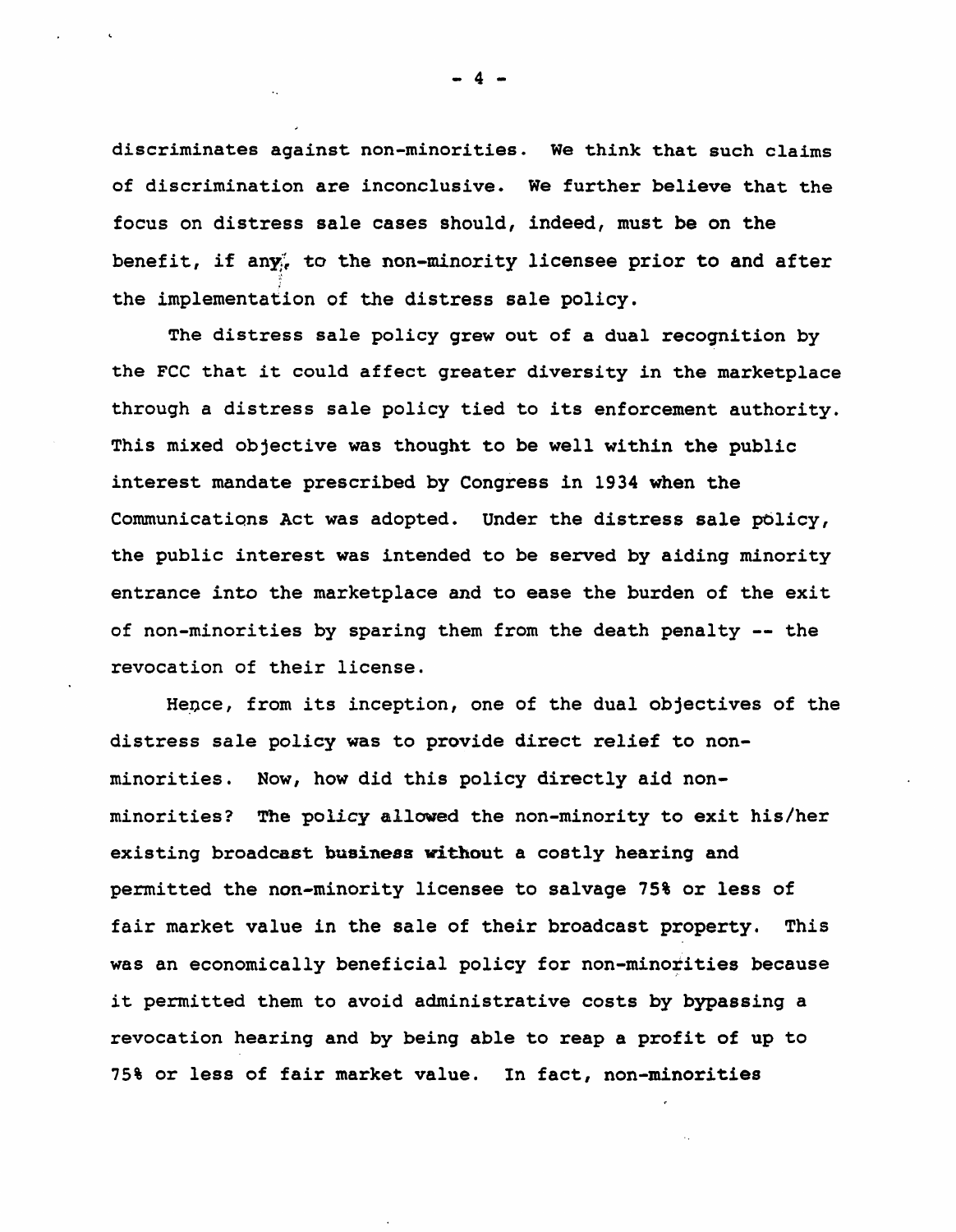affirmatively sought and gained a clarification from FCC to make the application of the distress sale policy retroactive. A copy of the Clarification of Distress Sale Policy (FCC 78-725), and the FCC News Release, both dated October 11, 1978, are submitted for the record of these proceedings.

For those who would argue that the distress sale policy is not significant because only 38 licenses have been assigned since 1978 pursuant to the policy, this fact may be reflective of the Commission's failure to execute its enforcement authority as it pertains to designating licenses for hearing at renewal time.

In creating another exception to the rule that assignment applications not be granted when there are unresolved qualifications issues against the licensee, the FCC has not created a constitutionally impermissible criteria based on race, rather it has created an enforcement tool that benefits minorities and non-minorities. Therefore, it is imperative that we consider why Shurberg might be wrongly decided. The promajority enforcement policy must be taken into account in an analysis of Shurberg. In granting the assignment of licenses without a hearing on the unresolved qualifications issues, the Commission essentially conceived a remedy to what they apparently viewed as a problem that needed solving. The Commission's enforcement discretion was clearly articulated in the Policy Statement, where the Commission stated:

> " ..• in order to further encourage broadcasters to seek out minority purchasers, we will permit licensees whose licenses have been designated for revocation hearing, or whose renewal applications have been designated for

- 5 - <sup>-</sup> 5 - <sup>-</sup>